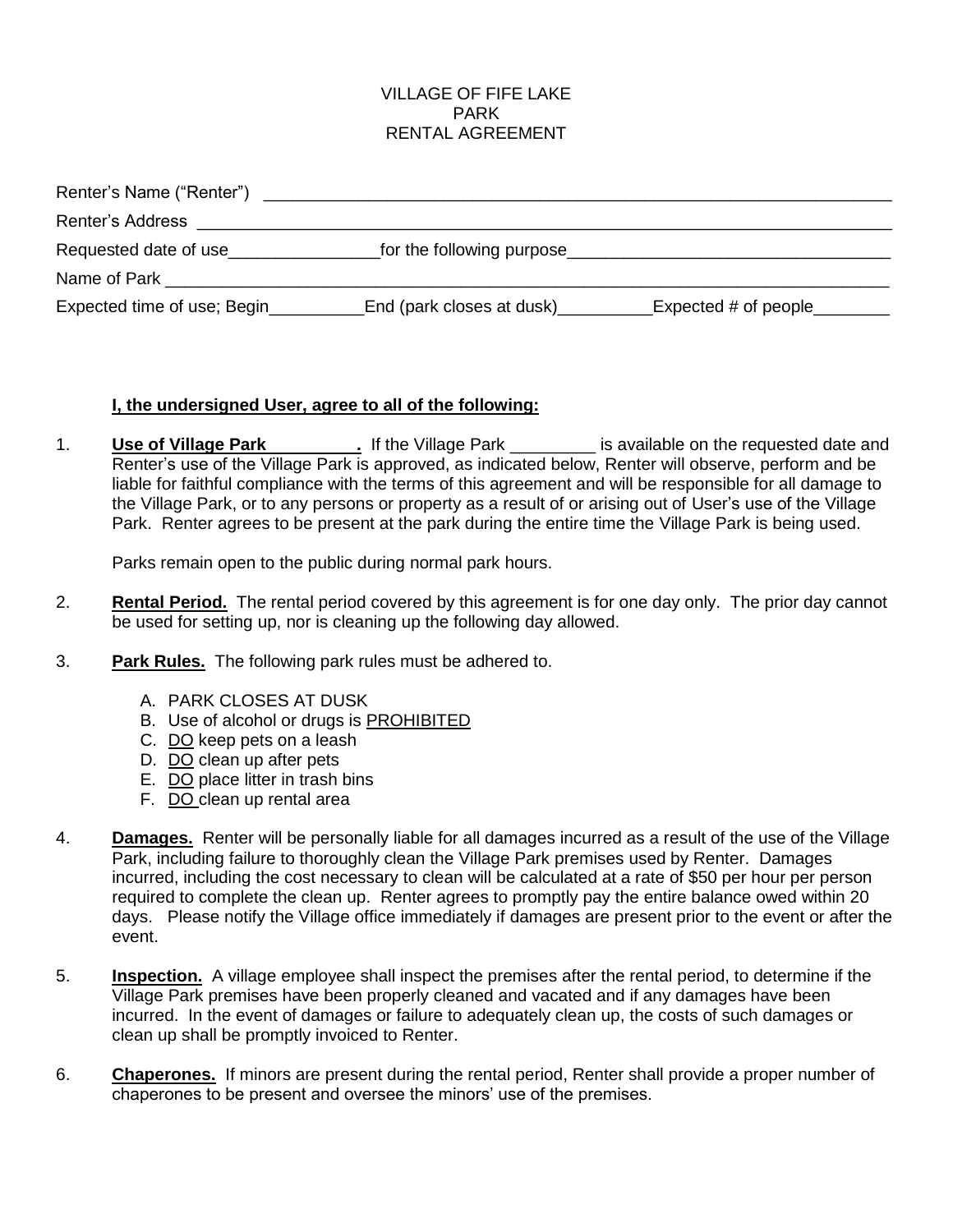- 7. **Behavior During Rental.** Renter must conduct his or her function and use of the Village property in accordance with all applicable federal, state and local laws and regulations, the Renter is responsible for the conduct of all member of their group who enter the Village Park during the rental period.
- 8. **Release and Indemnification.** Renter, for itself, its heirs and assigns, hereby releases the Village of Fife Lake and its council persons, officers, agents, directors and employees (collectively referred to as the "Releasees") from any and all claims, demands, damages and liability due to death, injury or property damage arising out of or in any way related to Renter's use of the facilities. Further, Renter agrees to defend, indemnify and hold the Releasees harmless from any and all claims or causes of action asserted against Releasees arising out of or in any way related to Renter's use of the facilities.

#### **I accept and hereby agree to the foregoing conditions and have read the park rules**

| The rental agreement for the foregoing requested date is hereby accepted and approved. |
|----------------------------------------------------------------------------------------|
| <b>VILLAGE OF FIFE LAKE</b>                                                            |
|                                                                                        |
|                                                                                        |

**NOTES:** Outlets are 15-amp only and are equipped with ground fault interrupters. They are not designed to handle more than one appliance per outlet.